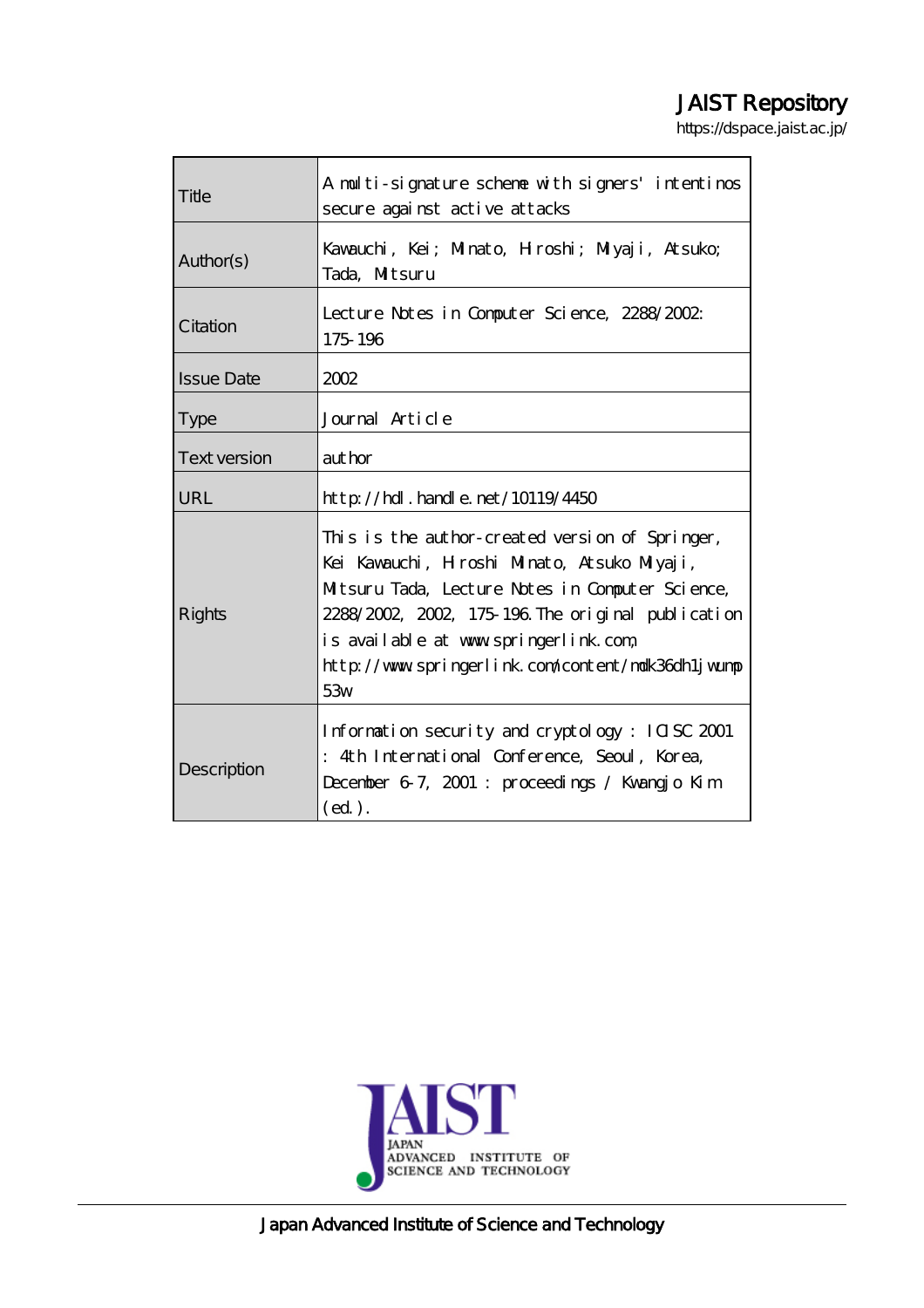## **A multi-signature scheme with signers' intentions secure against active attacks**

Kei Kawauchi<sup>1</sup>, Hiroshi Minato<sup>2</sup>, Atsuko Miyaji<sup>1</sup>, and Mitsuru Tada<sup>1</sup>

<sup>1</sup> School of Information Science, Japan Advanced Institute of Science and Technology (JAIST), Asahidai 1-1, Tatsunokuchi, Nomi, Ishikawa, 923-1292, Japan. *{*kei-k, miyaji, mt*}*@jaist.ac.jp <sup>2</sup> Department of Electrical Engineering and Computer Science, Tufts University, Halligan Hall, 161 College Avenue, Medford, Massachusetts 02155-5528, USA. hminato@eecs.tufts.edu

**Abstract.** In this paper, we propose a multi-signature scheme, in which each signer can express her intention associating with the message to be signed. Signers' intentions mean a kind of information which can be newly attached to a signature in signers' generating it. However, we have never been introduced any multi-signature scheme dealing with intentions without loss of its efficiency.

First, we consider a multi-signature scheme realizing the concept of signers' intentions by utilizing existing schemes, and name it primitive method. After that, we introduce the proposed multi-signature scheme which are more efficient in view of the computational cost for verification and in viewof the signature size than primitive method. The proposed multi-signature scheme is shown to be secure even against adaptive chosen message insider attacks.

## **1 Introduction**

*A multi-signature scheme*, in which plural entities (signers) jointly sign an identical message, has advantage that it is efficient in view of the signature size and in view of the computational cost for verification. Hence we can say that a multi-signature scheme is quite useful in the following case:

**–** We often see a notice on a bulletin board on campus, which informs club members of an event. A notice frequently requires members to write down their names on it. It is very convenient for members to check who wants to take part in the event.

Now, we suppose that a captain of the club wants to know whether or not each member (e.g. Alice, Bob and etc.) wants to attend the event. If the name is written by him/her on the notice, it is clear that he/she wants to take part in the event. But the captain must fix that members who have never written their names do not want, because it may happen that they have overlooked the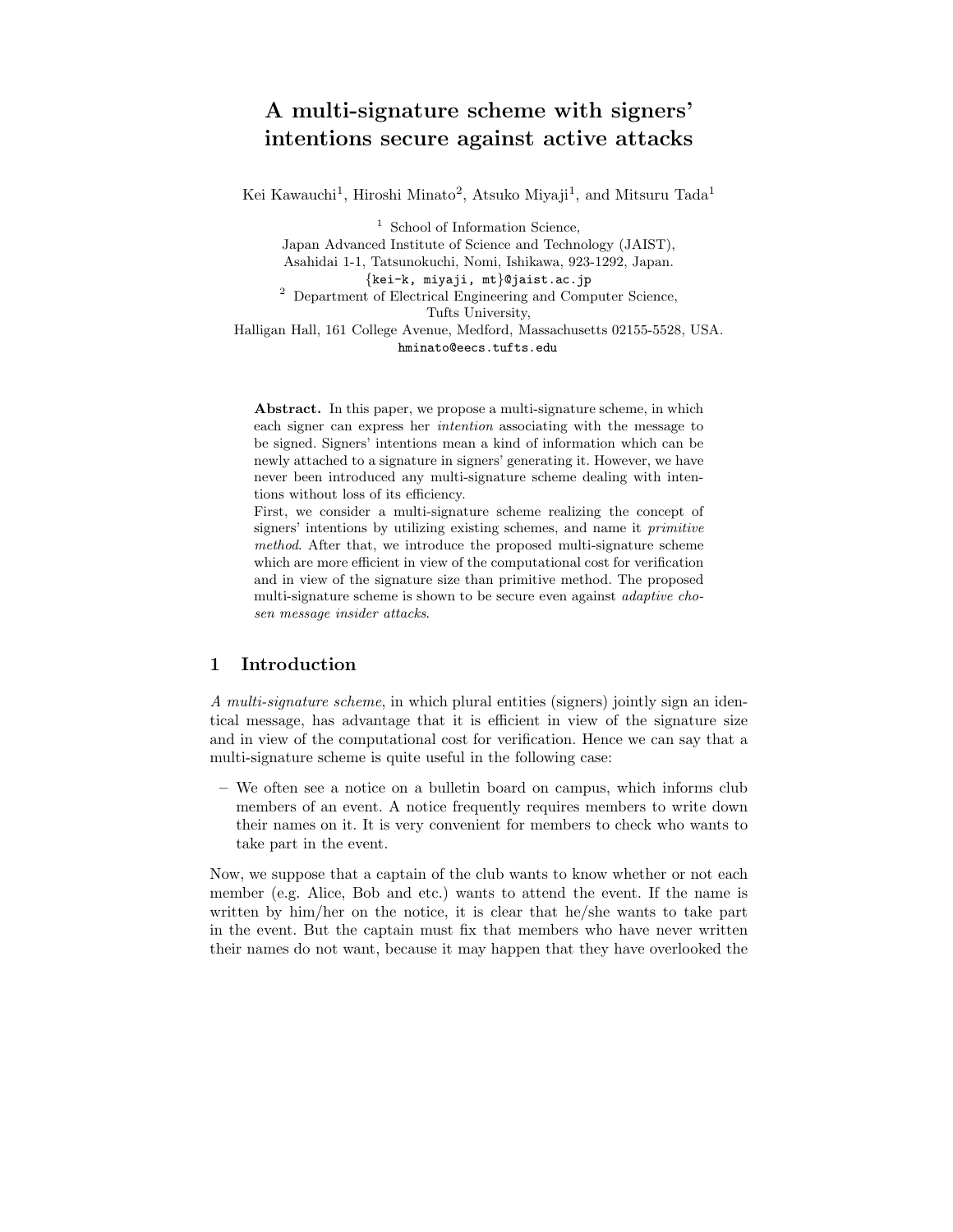message. To make the matter sure, the captain should require members to write down their names, and also Yes or No on the notice to avoid such a problem. It is very good idea. For example, Alice may sign the notice adding the word No. On the other hand, Bob may sign it adding the word Yes. Then, we call these Yes or No *signers' intentions*. A captain may prepare for the notice which has two spaces for signing. One is a space for signers who express Yes. The other is a space for signers who express No. The members put their name on one of two spaces. Unfortunately, there has been no proposal of any multi-signature schemes which efficiently handle the notice with Yes and No, namely signatures with signers' intentions.

To be sure that the captain can take countermeasure to meet such a situation by making each signer provide two secret-keys, one for expressing Yes, and the other for expressing No, but it is far from a good way since each entity has to manage more keys. As another countermeasure, the captain can provide two messages to be signed, one for Yes, and the other for No. Accordingly, twice verification is required for those two multi-signatures. But unlike in the first countermeasure, each entity has only to manage one key. In the example given above, signers' possible intentions are only Yes and No, and we consider that signers', in general, have choices among  $\mathcal{I} := \{I_1, \ldots, I_N\} (N \geq 2)$ . Each possible intention is denoted by some  $I_{\ell}(\ell \in [1, N])$ . (We can say that in the example<br>given above **Yes** and No are denoted by L and L respectively) Hereafter such given above, Yes and No are denoted by  $I_1$  and  $I_2$ , respectively.) Hereafter such a multi-signature scheme in which plural message are provide and plural multisignature are generated like in the second countermeasure, is called *primitive method*. The details of this method are discussed in Section3. In this paper, we introduce a *multi-signature scheme with signers' intentions* in which each signer has only to manage one key, in which one message to be signed is provided, hence in which only one multi-signature is generated, and furthermore in which only each signer can add her intention with respect to the given massage. In a multisignature scheme along the first countermeasure, each signer has to manage  $N$ keys, and in a multi-signature by the primitive method, the more the number  $N$ of signers' possible intentions gets, the more the signature size is and the more verification cost is required. On the other hand, in a multi-signature scheme with signers' intentions, the signature size is independent of  $N$ , and hence the verification cost is much smaller than that in. Hence a multi-signature scheme with signers' intentions can be more efficient than ones constructed along the countermeasures given above. In that situation, the efficiency of the proposed scheme is outstanding. We can take for example, distributing vacation time among office workers. Now refer to the calendar (Figure 1). The calendar includes multisignatures with many varieties of signers' intentions, as people put their name on one of days. In the proposed scheme, verification for the calendar is needed just once. Namely, the calendar can be verified by just one equation. The security is shown with the strategy that we reduce the security of multi-signature scheme to that of multi-round identification scheme in the random oracle model [1]. To prove the security of multi-signature scheme with signers' intentions, we, for convenience' sake, consider two multi-round identification schemes with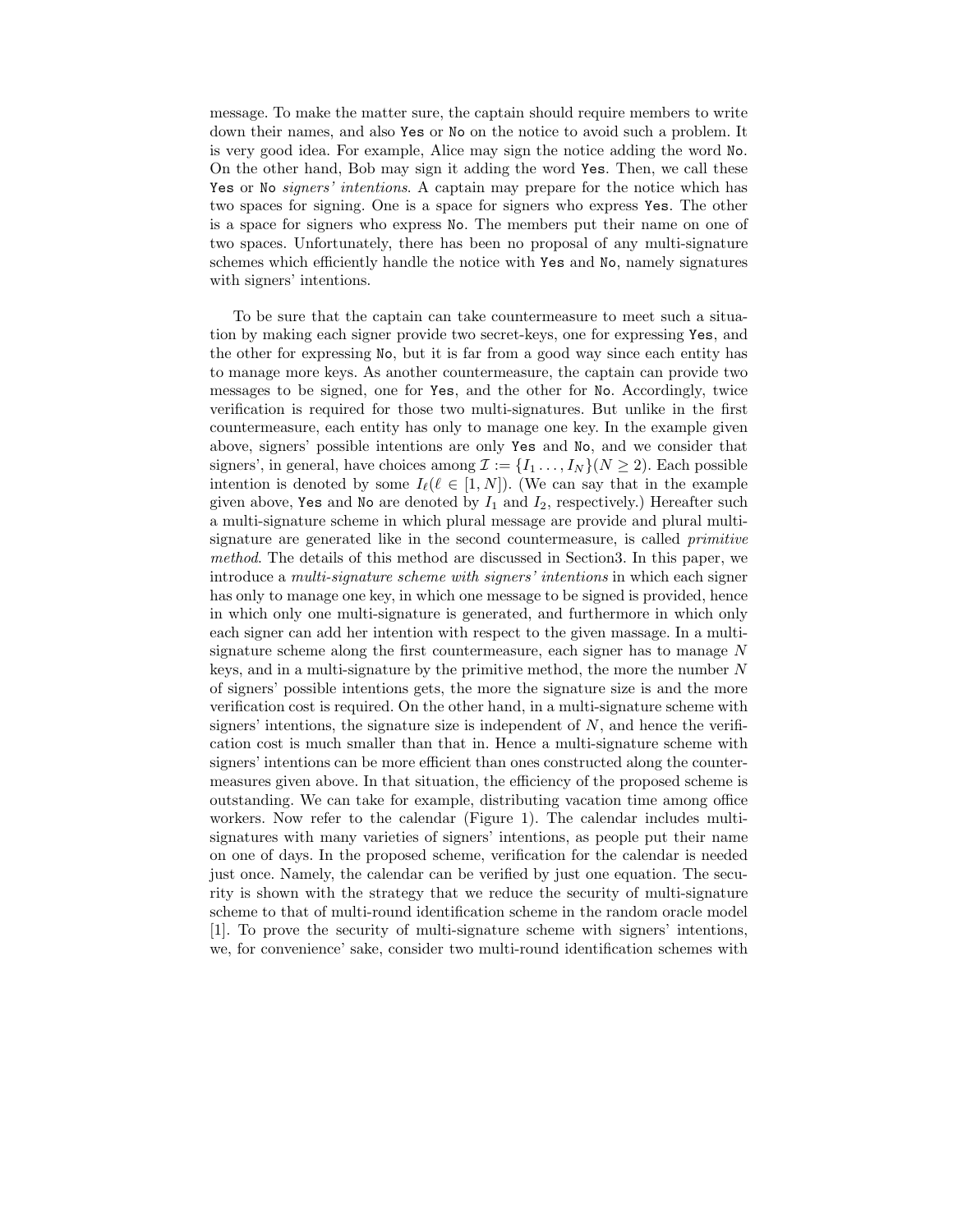| Mon                                  | Tue                                             | Wed                    | Thu                                           | Fri                                                   | Sat | Sun |
|--------------------------------------|-------------------------------------------------|------------------------|-----------------------------------------------|-------------------------------------------------------|-----|-----|
|                                      |                                                 |                        | 1<br>Maria<br>Amv                             | $\overline{2}$<br>Sydney                              | 3   | 4   |
| 5<br>Matthew<br><b>Michael</b>       | 6<br>Jacob<br>Joshua<br>Joseph<br>Hannah        | 7<br>Ashley<br>Emily   | 8                                             | 9<br>Olivia<br><b>Hunter</b><br><b>Adam</b><br>Morgan | 10  | 11  |
| 12<br><b>Austin</b><br><b>Alexis</b> | 13<br><b>Taylor</b><br><b>Jessica</b>           | 14                     | 15<br>Cody<br><b>Sarah</b><br>Kevin           | 16<br>Erin<br><b>Sara</b><br>Mary                     | 17  | 18  |
| 19<br>Amanda<br>Amber<br>John        | 20<br><b>Madison</b><br><b>Allison</b><br>Megan | 21<br>Kayla<br>William | 22<br>Eric<br><b>Samuel</b>                   | 23<br>Luke<br>Paul<br>Alex                            | 24  | 25  |
| 26<br>Peter<br>David<br><b>James</b> | 27<br>Justin<br>Ryan<br><b>Jordan</b>           | 28<br>Robert           | 29<br><b>Dakota</b><br><b>Thomas</b><br>Julia | 30<br>Miguel<br><b>Destiny</b>                        | 31  |     |

**Fig. 1.** Calendar

(prover's) intentions. We call those identification schemes ID- A and ID- B, respectively. The proof for the security of a multi-signature scheme with signers' intentions can be reduced to that for ID- A and ID- B. Concrete to say, if ID-A is secure against any polynomial-time passive adversaries, and if ID- B has zero-knowledge property, then multi-signature scheme with signers' intentions can be shown to be secure even against any polynomial-time active adversaries by using *ID-reduction technique* introduced by [7].

We can see related work as follows: In [7, 10], we can see several kinds of multi-signature schemes. In [2–5], we can see a multi-signature scheme which guarantee also the signing order. The scheme given by [6] provides signing order verifiability and message flexibility.

This paper is organized as follows: In Section 2, we give the notations we use in this paper. In Sections 3, we propose the primitive method, a combination scheme of conventional multi-signatures, in which signatures with signers' intentions can be dealt with. In Section 4, we propose a new multi-signature scheme which we call a multi-signature scheme with signers' intentions. In Section 5, we give provable security for the proposed scheme. In Section 6, we evaluate the performance of the primitive method and the proposed scheme. The conclusion is given in Section 7.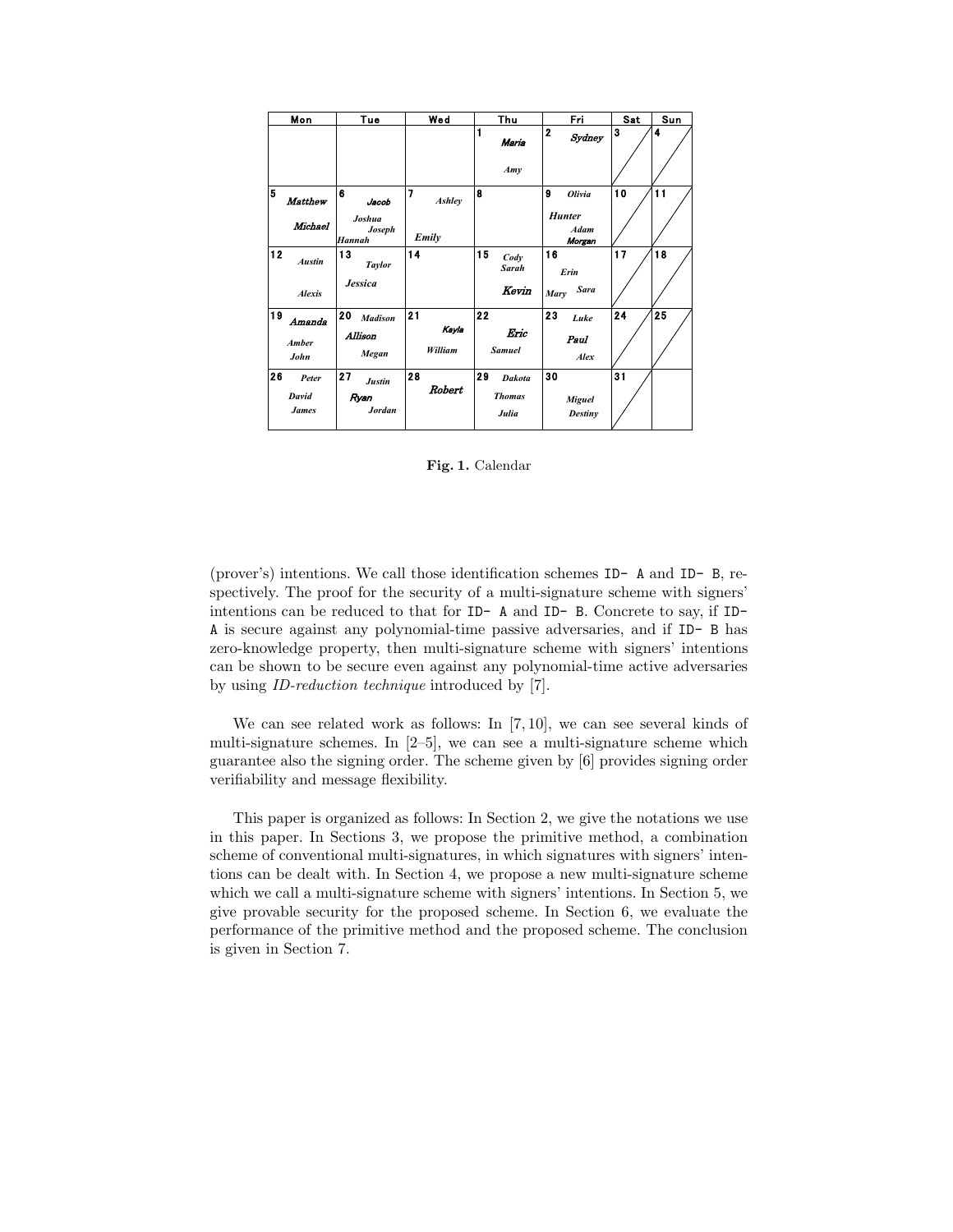## **2 Preliminaries**

To denotes an *n*-tuple  $(a_1, \ldots, a_n)$ , we often use the bold letter **a**. For an *n*-tuple  $a=(a_1,\ldots,a_n)$  and for integer  $i,j\in [1,n]$  with  $(1\leq i < j \leq n)$ ,  $a_{[i,j]}$  denotes the  $(j - i)$ -tuple  $(a_i, \ldots, a_j)$ .

#### **2.1 Multi-signature scheme [7]**

In a multi-signature scheme, plural signers (say,  $n$  signers) generate a signature for an identical message. However, we can realize such a situation by applying an ordinary (single) signature scheme  $n$  times. Then we shall extend a single signature scheme to be a multi-signature scheme so that the obtained multisignature scheme shall satisfy the property that the signature size in the multisignature scheme should be less than  $nL$  where  $L$  is the signature size in the single signature scheme.

In this paper, we use the multi-signature scheme, which is one-cycle type and is so-called a *generic* multi-signature scheme [9] obtained by translating a multi-round identification scheme.

In a multi-signature scheme, n signers  $P_1, \ldots, P_n$  participate and each signer  $P_i$  publishes a public-key  $v_i$  and keeps a secret-key  $s_i$ . In the following, we describe the scheme, each  $P_i$  can query to the public random oracle function [1]  $f_i: \{0,1\}^* \to \mathbf{Z}_q$ . Let P denotes the set  $\{P_1,\ldots,P_n\}$ .

**System parameter:** System parameters p, q, g are published, and satisfy the following properties:

- **–** A trusted center publishes two large primes p and q such that q|(p <sup>−</sup> 1).
- **−** Element  $g \in \mathbb{Z}_p^*$  of order q.

System parameters are common for all schemes. Then, we omit these in latter schemes.

- **Key-generation step:** Each signer  $P_i \in \mathcal{P}$  provides a pair of a secret-key  $s_i \in \mathcal{P}$  $\mathbf{Z}_q$  and the corresponding public-key  $v_i$ , where  $v_i := g^{s_i} \pmod{p}$  (i  $\in [1, n]$ ) and n is the number of signers. In the registration,  $P_i$  is required to show that she indeed has  $s_i$ .
- **Signature generation step:** Suppose that a set of signers  $P$  generates a multisignature for a message m. The initial value  $y_0$  is 0. For each  $i \in [1, n]$ , the following is executed.
	- **–**  $P_i$  receives  $(x_{[1,i-1]}, y_{i-1}),$  m from  $P_{i-1}$ .  $P_i$  picks up a random  $r_i \in \mathbf{Z}_q$ and computes  $(x_i, e_i, y_i)$  as follows:

$$
x_i := g^{r_i} \pmod{p},
$$
  
\n
$$
e_i := f_i(\boldsymbol{x}_{[1,i]}, m),
$$
  
\n
$$
y_i := y_{i-1} + s_i + r_i \cdot e_i \pmod{q}.
$$

 $P_i$  sends  $(\mathbf{x}_{[1,i]}, y_i)$ , m to  $P_{i+1}$ . Also let  $P_{n+1} := V$ .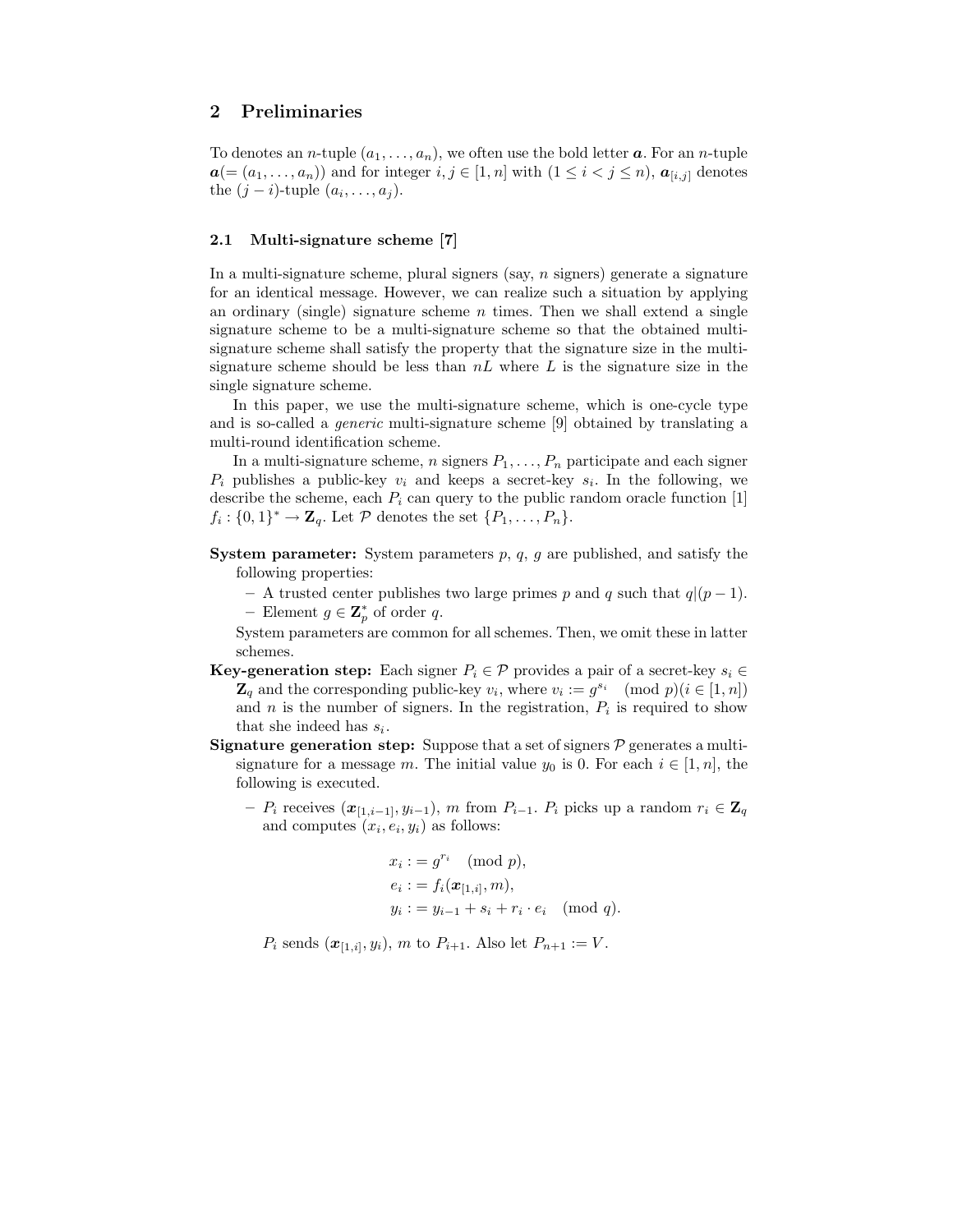**Verification step:** Suppose that the verifier V receives a multi-signature  $(x, y_n)$ for a message m. Then V computes  $e_i := f_i(\mathbf{x}_{[1,i]}, m)$  for each  $i \in [1, n]$ . Also the verifier  $V$  checks the following equations:

$$
g^{y_n} \stackrel{?}{\equiv} \prod_{i=1}^n (x_i^{e_i} \cdot v_i) \pmod{p}
$$

#### **3 Primitive method**

In Section 1, we have intuitively mentioned how we can realize a multi-signature scheme with signers' intentions. Here we present a concrete scheme of the *primitive method*. Suppose that each  $P_i$  is required her intention  $\alpha_i$  for a message m, and that her possible intention is in a set  $\mathcal{I} := \{I_1, \ldots, I_N\}$ . For  $\ell \in [1, N]$ , let  $m_{\ell}$  be the message corresponding to the intention  $I_{\ell}$  for m.<br>Both system parameter and low generation step are done

Both system parameter and key-generation step are done in the same way as that of the multi-signature scheme in Section 2.

- **Signature generation step:** Suppose that a set of signers  $\mathcal{P}$  generates a multisignature for a set of message  $\{m_\ell\}$  with signers' intentions. Assume that  $\binom{I_1}{I_2}$  and  $\binom{I_N}{I_N}$  are set on the help since Figure in  $\binom{I_1}{I_N}$  and the following is y executed.  $($ <sub>0</sub> $()$ <sub>0</sub> $()$ <sub>0</sub> $()$ <sub>0</sub> $()$ <sub>0</sub> $()$ <sub>0</sub> are set up to be zero. For each  $i \in [1, n]$ , the following is
	- $P_i$  receives  $(\mathbf{x}_{[1,i-1]}, y_{i-1}^{(I_1)}, \ldots, y_{i-1}^{(I_N)}), \{m_\ell\}$  and  $\mathbf{\alpha}_{[1,i-1]}$  from  $P_{i-1}$ .  $P_i$ <br>chooses her intention  $\alpha_i \in \mathcal{T}$ , Let  $\alpha_i L$ , P, picks up a random  $r_i \in \mathbf{Z}$ . chooses her intention  $\alpha_i \in \mathcal{I}$ . Let  $\alpha_i = I_\ell$ .  $P_i$  picks up a random  $r_i \in \mathbf{Z}_q$ <br>and computes  $(r_i, e_i, y_i)$  as follows: and computes  $(x_i, e_i, y_i)$  as follows:

$$
x_i := g^{r_i} \pmod{p},
$$
  
\n
$$
e_i := f_i(\boldsymbol{x}_{[1,i]}^{(I_\ell)}, m),
$$
  
\n
$$
y_i^{(I_\ell)} := y_{i-1}^{(I_\ell)} + s_i + r_i \cdot e_i \pmod{q}.
$$

where  $\mathbf{x}_{[1,i]}^{(I_{\ell})}$  is defined to be  $\bigcup_{j\leq i,\alpha_j=I_{\ell}}\{x_j\}$ . For every  $I_{\ell'}\in\mathcal{I}\setminus\{I_{\ell}\}\text{, let }$  $y_i^{(I_{\ell})} := y$  $i^{(I_{\ell'})} := y_{i-1}^{(I_{\ell'})}.$  $P_i$  sends  $(\bm{x}_{[1,i]}, y_i^{(I_1)}, \ldots, y_i^{(I_N)}), \{m_\ell\}$  and  $\bm{\alpha}_{[1,i]}$  to  $P_{i+1}$ . Also let  $P_{n+1} := V$  $V$ .

**Verification step:** Suppose that the verifier V receives a multi-signature

 $(x, y_n^{(I_1)}, \ldots, y_n^{(I_N)})$  for a set of message  $\{m_\ell\}$  with signers' intentions  $\alpha$ .<br>Then  $V$  conventions are  $f(x_n^{(I_\ell)}, \ldots)$  for each  $i \in [1, n]$ , the the earlier V Then V computes  $e_i := f_i(\boldsymbol{x}_{[1,i]}^{(I_\ell)}, m_\ell)$  for each  $i \in [1, n]$ . Also the verifier V checks the following equations by the received  $(\boldsymbol{x}, y_n^{(I_1)}, \ldots, y_n^{(I_N)})$ .

$$
g^{y_n(I_\ell)} \stackrel{?}{\equiv} \prod_{\substack{1 \le i \le n \\ \alpha_i = I_\ell}}^n \left( x_i^{(I_\ell)^{e_i}} \cdot v_i^{(I_\ell)} \right) \pmod{p} \quad (\forall I_\ell \in \mathcal{I})
$$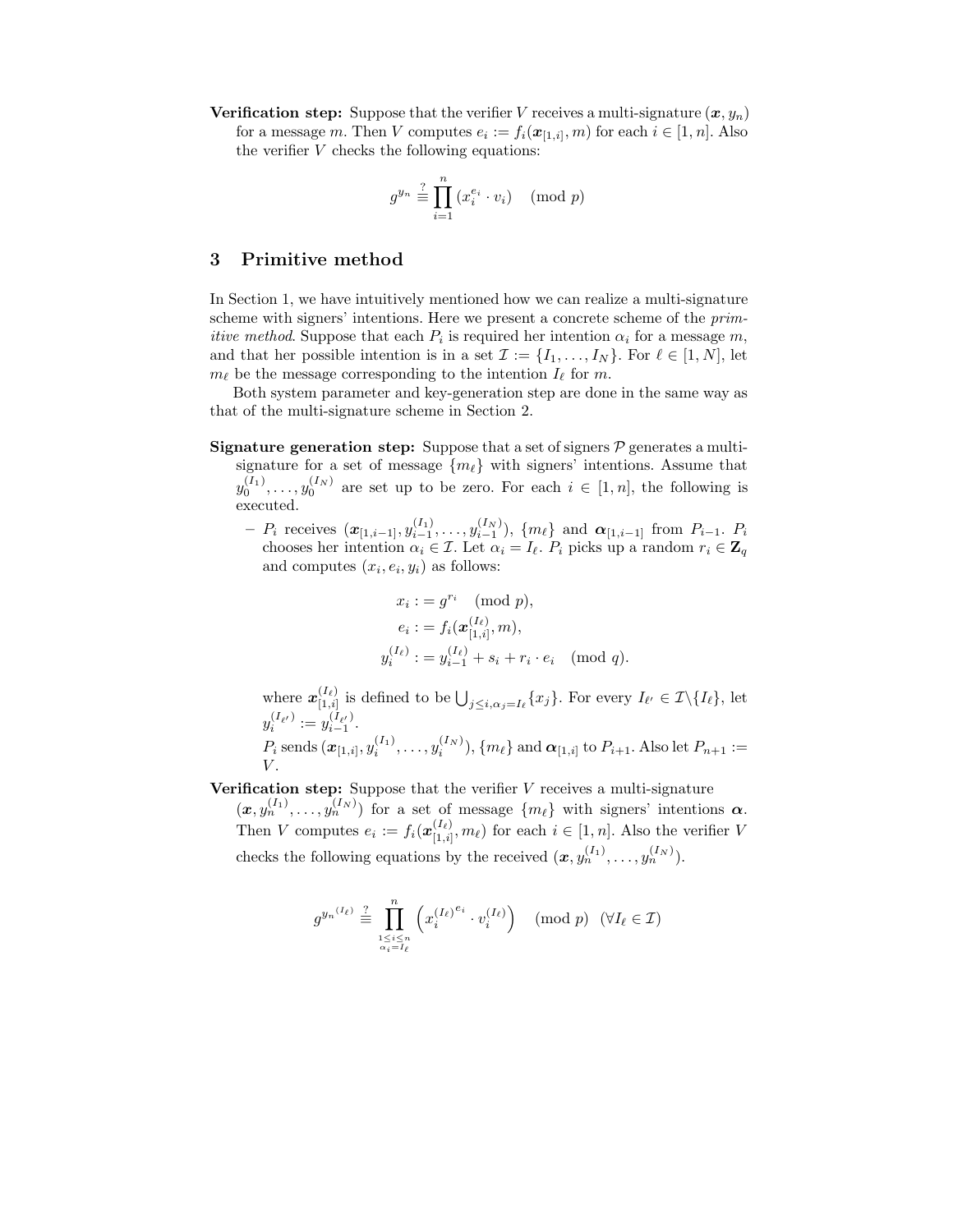The set of public-keys  $v^{(I_{\ell})}$  is defined to be  $\bigcup_{\alpha_i=I_{\ell}} \{v_i\}$ , and where  $x^{(I_{\ell})}$  and  $(v_i)$  $e^{(I_{\ell})}$  are defined as well as  $v^{(I_{\ell})}$ . As we can guess from the primitive method given above, the total signature size in the primitive method turns out to be  $n|p| + N|q|$ , by  $(N-1)|q|$  which is larger than the signature size in the scheme [7].

### **4 Proposed scheme**

The primitive method discussed in the previous section, needs much verification cost in proportion to the number of the varieties of signers' intentions. As seen in the primitive method, as  $N$  increases, the scheme gets inefficient. Then we here propose a new multi-signature scheme with signers' intentions. In this scheme, the total signature size is independent of  $N$ , and is the same with that in the scheme [7]. The process of generating  $y_i$ , a part of signature, is very unique. And the proposed scheme is secure even against adaptive chosen message insider attacks.

In the following, we describe the proposed scheme, in which each  $P_i$  can query to the public random oracle function  $f_i : \{0,1\}^* \to \mathbb{Z}_q$ , and that anyone can access the public random oracle function  $h : \{0,1\}^* \to \mathbb{Z}_q$ .

Both system parameter and key-generation step are done in the same way as that of the multi-signature scheme in Section 2.

- **Signature generation step:** Suppose that a set of signers  $P$  generates a multisignature for a message m. The initial value  $y_0$  is 0. For each  $i \in [1, n]$ , the following is executed.
	- $P_i$  receives  $(x_{[1,i-1]}, y_{i-1}),$  *m* and  $α_{[1,i-1]}$  from  $P_{i-1}$ .  $P_i$  chooses her intention  $\alpha_i \in \mathcal{I}$ , and picks up a random  $r_i \in \mathbf{Z}_q$  and computes  $(x_i, e_i, y_i)$ as follows:

$$
x_i := g^{r_i} \pmod{p},
$$
  
\n
$$
e_i := f_i(\boldsymbol{x}_{[1,i]}, m, \boldsymbol{\alpha}_{[1,i]}),
$$
  
\n
$$
y_i := y_{i-1} + s_i \cdot \theta_i + r_i \cdot e_i \pmod{q},
$$

where  $\theta_i := h(\alpha_i)$ .  $P_i$  sends  $(\mathbf{x}_{[1,i]}, y_i)$ , *m* and  $\alpha_{[1,i]}$  to  $P_{i+1}$ . Also let  $P_{n+1} := V$ .  $P_{n+1} := V.$ <br>ation step

**Verification step:** Suppose that the verifier V receives a multi-signature  $(x, y_n)$  for a message m with signers' intentions  $\alpha$ . Then V computes  $\theta_i := h(\alpha_i)$ for a message m with signers' intentions  $\alpha$ . Then V computes  $\theta_i := h(\alpha_i)$ and  $e_i := f_i(\mathbf{x}_{[1,i]}, m, \mathbf{\alpha}_{[1,i]})$  for each  $i \in [1, n]$ . Also the verifier V checks the following equations:

$$
g^{y_n} \stackrel{?}{\equiv} \prod_{i=1}^n (x_i^{e_i} \cdot v_i^{\theta_i}) \pmod{p}
$$

## **5 Security Consideration**

In this section, we prove that the proposed scheme is secure against *adaptive chosen message insider attacks*.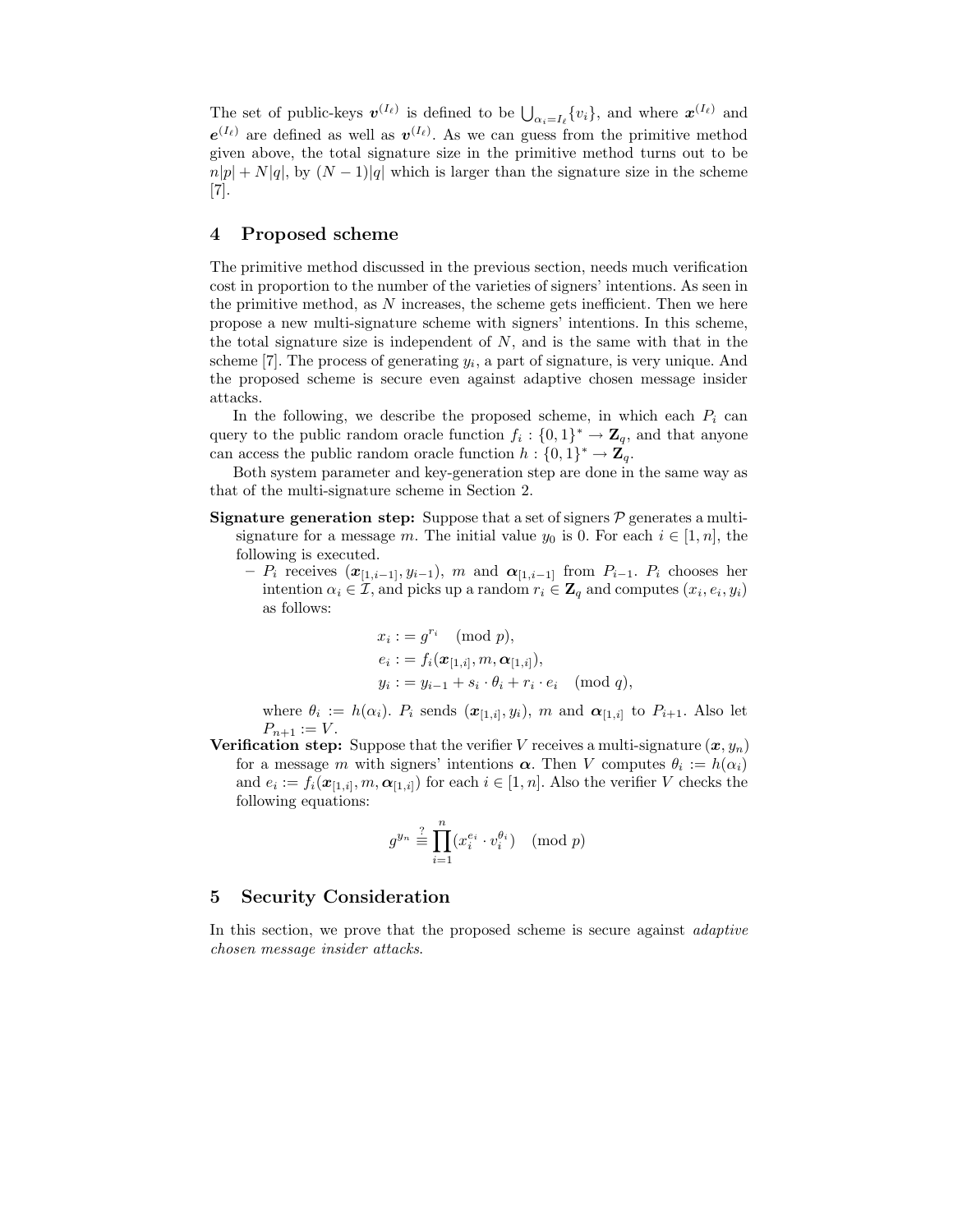#### **5.1 Adversary model**

For discussion of the security of multi-signature scheme with signers' intentions, we here present the adversary model for the scheme.

**MS-** $\alpha$  **adversary** Given the system parameter  $(p, q, g)$  and the public-keys  $v$ , an MS- $\alpha$  adversary M which can query to the random oracle functions  $f_i(i \in$  $[1, n]$ , executes the following for each  $j \in [1, Q]$  with given Q:

- **(S1)** An MS- $\alpha$  adversary M determine a message  $m_j$ , a signer  $P_{i_j}$ , and the signer's intention  $\alpha_i \in \mathcal{I}^n$ ,
- **(S2)** Generate a valid partial multi-signature  $(x_{[1,i_j-1]}, e_{[1,i_j-1]}, y_{i_j-1})$  by colluding with  $\mathcal{P}\backslash \{P_{i,j}\},\$
- **(S3)** Send  $(x_{[1,i_j-1]}, e_{[1,i_j-1]}, y_{i_j-1}, \alpha_{j[1,i_j-1]})$  and  $\alpha_{j,i_j}$  to  $P_{i_j}$ . To make tha adversary stronger, we assume M can ask  $P_{i_j}$ 's signature for  $P_{i_j}$ 's intention M chooses.
- **(S4)** And get a valid partial multi-signature  $(x_{[1,i_j]}, e_{[1,i_j]}, y_{i_j})$  and the singers' intentions  $\alpha_{[1,i_j]}$  from  $P_{i_j}$ .

After  $Q$  iterations of this step, the adversary  $\mathcal M$  computes a multi-signature for a message m with signers' intentions  $\alpha$ , where for every  $j \in [1, Q]$ , it must hold at least one of  $m \neq m_j$  and  $\alpha_{j[i_j,i_j]} \neq \alpha_{[i_j,i_j]}$ .

Here note that in the key-generation step, each signer is required to show that she indeed has the corresponding secret-key, if Type II  $[7]$  is adopted. Hence we don't have to consider *the key generation phase attacks* given by [8].

#### **5.2 Definition of the security for multi-signature scheme with signers' intentions**

Here we define the security of the proposed multi-signature scheme with signers' intentions

**Definition 1.** Suppose an MS- $\alpha$  adversary (probabilistic Turing machine) M can ask  $R_i$  queries to  $f_i$  for each  $i \in [1, n]$ , and is allowed Q-time execution of the steps from (S1) to (S4). If such an MS- $\alpha$  adversary M can forge a multisignature  $(x, e, y_n)$  for a message m with signers' intentions  $\alpha$  in time at most t with probability at least  $\epsilon$ , then we say that M can  $(t, Q, \mathbf{R}, \epsilon)$  – *break the multi-signature scheme with signers' intentions.* Here, the probability is taken over the coin flips of  $M$ ,  $f_1$ , ...,  $f_n$  and signing oracles  $P$ .

**Definition 2.** A multi-signature scheme with signers' intentions is said to be  $(t, Q, \mathbf{R}, \epsilon)$  – *secure*, if there is no MS- $\alpha$  adversary which can  $(t, Q, \mathbf{R}, \epsilon)$ -break the scheme, and if for a message m, a multi-signature  $(x, e, y_n)$  which is valid for signers' intentions  $\alpha$ , is invalid for another signers' intentions  $\alpha'$  with overwhelming probability.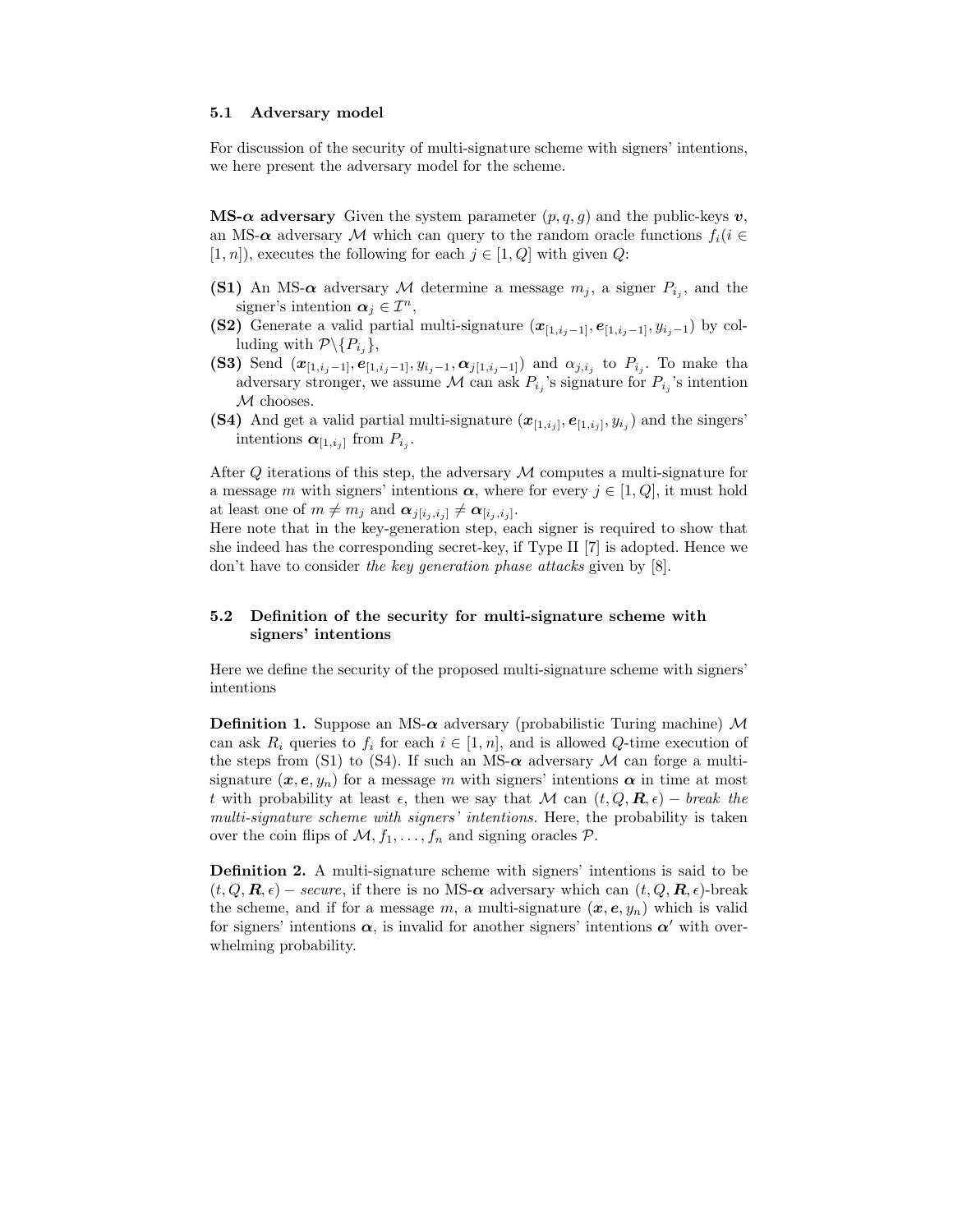#### **5.3 Identification schemes**

As we can seen in  $[7]$ , the security of the multi-signature scheme given by  $[7]$  can be reduced to the security of multi-round identification scheme, from which the multi-signature scheme is derived. That means if the multi-round identification scheme is shown to be secure against polynomial-time adversaries, then it shall be shown that by *ID-reduction lemma*, in the multi-signature scheme, any adaptive chosen message insider polynomial-time adversary cannot existentially forge a signature. Also for the proposed scheme, the security of the multi-signature scheme with signers' intentions can be reduced to the security of some kinds ofmulti-round identification schemes. Before showing it, we first introduce two kinds of multi-round identification schemes. Those are slightly different from each other, and are necessary to prove the security of multi-signature scheme with signers' intentions.

#### **Scheme** ID-A**:**

The participating entities are the prover  $P$  and the verifier  $V$ , and both of them can access the public random oracle function  $h : \{0,1\}^* \to \mathbb{Z}_q$ .

System parameter is done in the same way as that of the multi-signature scheme in Section 2.

- **Key-generation step:** P provides n pair of a secret-keys  $s_i \in \mathbb{Z}_q$  and the corresponding public-keys  $v_i$ , where  $v_i := g^{s_i} \pmod{p} (i \in [1, n]).$
- **Identification step:** P chooses her intentions  $\alpha \in \mathcal{I}$  with  $\#\alpha = n$ . First P picks up *n* random  $r_i \in \mathbf{Z}_q$ , and computes  $x_i := g^{r_i} \pmod{p}$  (i  $\in [1, n]$ ). Then the prover P and the verifier V execute the following step for  $i \in [1, n]$ .
	- $-P$  sends the commitment  $(x_i, \alpha_i)$  to V, and V randomly picks up the challenge  $e_i \in \mathbf{Z}_q$ , and sends it to P.

After this iteration, P computes the answer

$$
y := \sum_{i=1}^{n} (s_i \cdot \theta_i + r_i \cdot e_i) \pmod{q}.
$$

where  $\theta_i := h(\alpha_i)$ . Then P sends y to V.

Receiving  $(x, y)$  and  $\alpha$ , the verifier V figures out  $\theta_i$  for each  $i \in [1, n]$ . V checks  $(x, y)$  and  $\alpha$  by following verification:

$$
g^y \stackrel{?}{\equiv} \prod_{i=1}^n (x_i^{e_i} \cdot v_i^{\theta_i}) \pmod{p}
$$

If this equality holds, then  $V$  accepts the identification, and rejects, otherwise.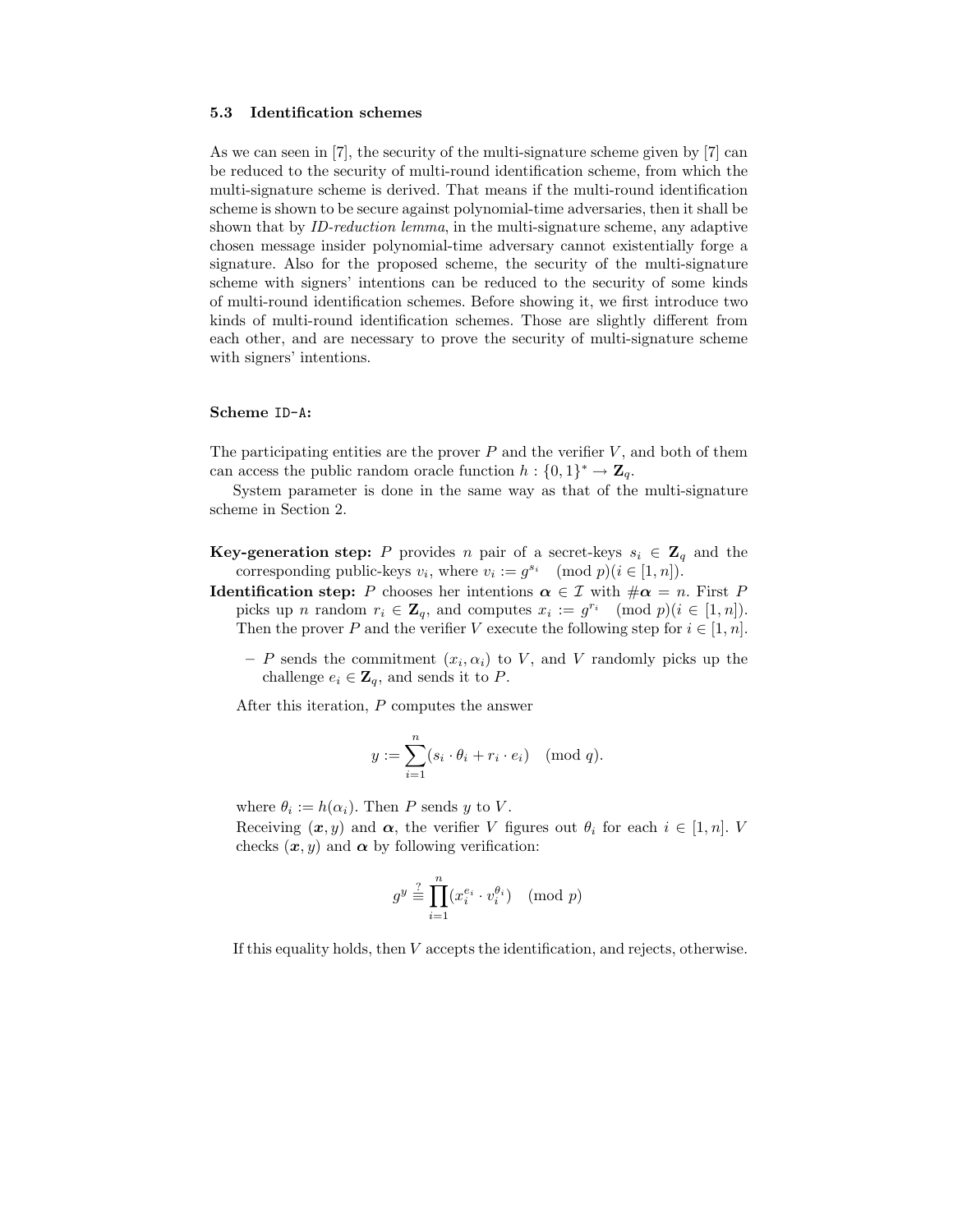#### **Scheme** ID-B**:**

ID-B is different from  $ID-A$  in terms of the timing when  $P$  declares. Namely in ID-B  $P$  does before interaction between  $P$  and  $V$ .

Both system parameter and key-generation step follows that of Scheme ID-A.

**Intention declaration step:** The prover P publishes  $\alpha \in \mathcal{I}$  with  $\#\alpha = n$ . (This distribution does not have to be uniform.)

**Identification step:** P picks up n random  $r_i \in \mathbb{Z}_q$ , and computes  $x_i := g^{r_i}$ (mod  $p$ )( $i \in [1, n]$ ). For the rest, the step is the same as the previous one.

First we define the security for multi-round identification schemes.

**Definition 3.** Suppose that an ID-adversary  $M$  which does not have  $s$ , can pass the verification for some  $\alpha$  in time at most t with probability at least  $\epsilon$ . Then we say that ID-adversary M can  $(t, \epsilon)$ *−break the multi-round identification schemes*.

**Definition 4.** We say that a multi-round identification scheme is  $(t, \epsilon)$  – *secure*, if there is no ID-adversary which can  $(t, \epsilon)$ -break the scheme,  $(x, e, y)$  which can pass the verification for intentions  $\alpha \in \mathcal{I}$ , does not pass the verification for another (distinct) intentions  $\alpha'$  with overwhelming probability.

We define *the zero-knowledge property* for Scheme ID − B as follows:

**Definition 5.** Suppose that a polynomial-time machine  $S$  is given public-key *v* and intentions *α*. Then we say the scheme has *the perfect zero-knowledge property*, if

$$
\sum_{\boldsymbol{\kappa},\boldsymbol{\lambda},\,\mu}\bigg|\Pr[(\boldsymbol{\kappa},\boldsymbol{\lambda},\mu)\leftarrow [P(\boldsymbol{s},\boldsymbol{\alpha}),V(\boldsymbol{v},\boldsymbol{\alpha})]]-\Pr[(\boldsymbol{\kappa},\boldsymbol{\lambda},\mu)\leftarrow \mathcal{S}(\boldsymbol{v},\boldsymbol{\alpha})]\bigg|=0
$$

Then Scheme ID − B is shown to provide the perfect zero-knowledge property by constructing a simulator  $S$ , as follows:

**−** Given *v* and *α* ∈ *I*, *S* picks up *y* ∈ **Z**<sub>q</sub> and *e* ∈ **Z**<sub>q</sub><sup>n</sup> to compute β<sub>i</sub> such that  $\theta_i$  =  $\alpha_i$  (mod *a*)(*i* ∈  $\alpha_i$  +  $\theta_i$  +  $\theta_i$  +  $\theta_i$  +  $\theta_i$  +  $\theta_i$  +  $\alpha_i$  +  $\alpha_i$  +  $\alpha_i$  +  $\alpha_i$  +  $\alpha_i$  +  $y = \sum_{i=1}^{n} (e_i \cdot \beta_i) \pmod{q}$ , and  $\gamma_i$  such that  $\theta_i + e_i \cdot \gamma_i = 0 \pmod{q}$  ( $i \in [1, n]$ ). Then S computes  $x_i := \theta^{\beta_i} \eta^{\gamma_i}$  (mod  $n \geq i \leq [1, n]$ ) [1, *n*]). Then S computes  $x_i := g^{\beta_i} v^{\gamma_i} \pmod{p}$  (i  $\in [1, n]$ ).

Such an  $(x, e, y)$  indeed passes the verification.

**Lemma 1.** Scheme ID-B has *the perfect zero-knowledge property*

*Proof.* We compute the following to probability of appearance of the  $(2n + 1)$ tuple  $(\boldsymbol{x}, \boldsymbol{e}, y)$ :

– The probability of appearance of the  $(2n + 1)$ -tuple  $(x, e, y)$  which can pass the verification for some *α*.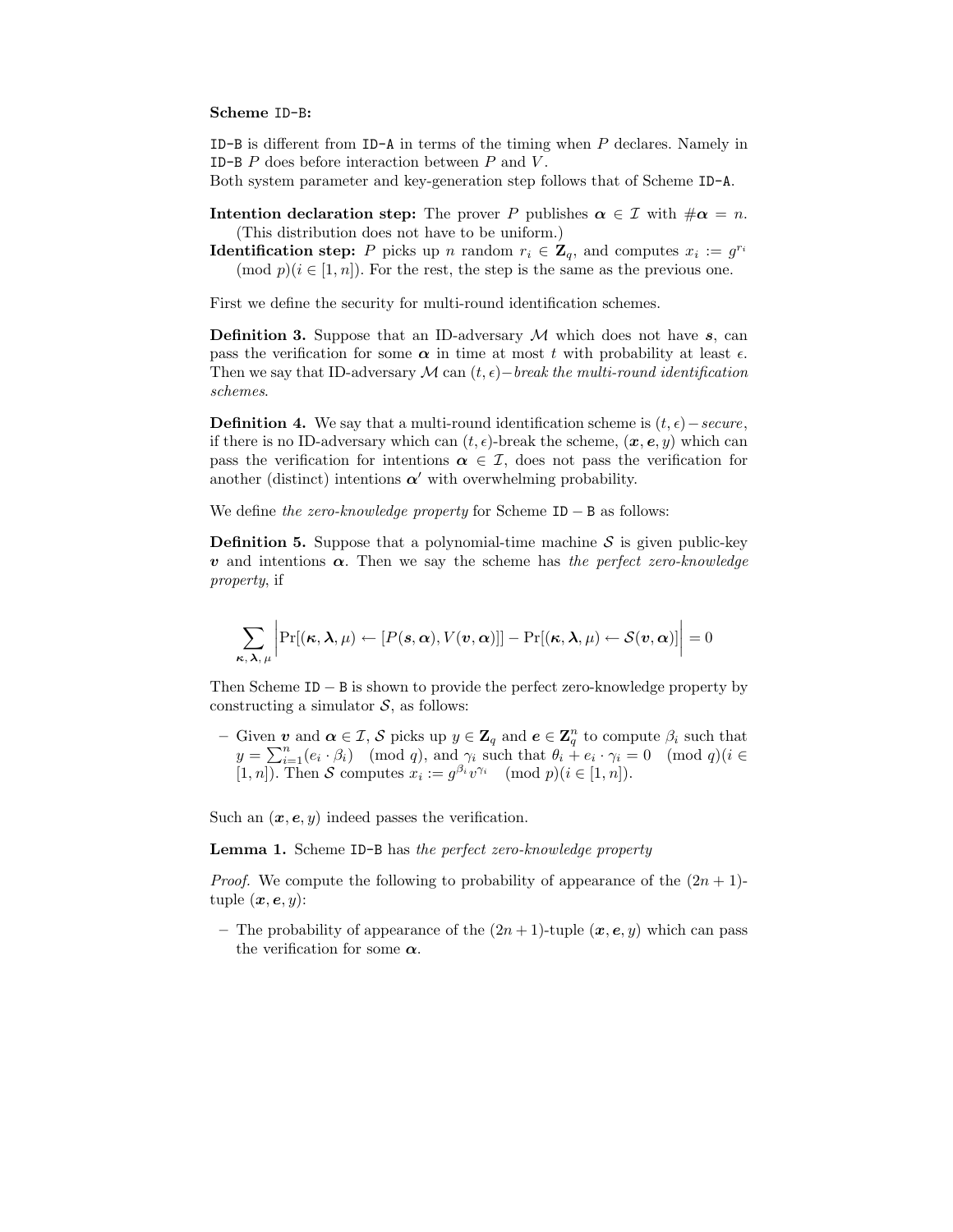- Pr  $[(\kappa, \lambda, \mu) \leftarrow [P(s, \alpha), V(v, \alpha)]$  =  $1/q^{2n}$
- Pr  $[(\kappa, \lambda, \mu) \leftarrow \mathcal{S}(\mathbf{v}, \alpha)]$  =  $1/q^{2n}$ <br>he probability of appearance of the
- The probability of appearance of the  $(2n+1)$ -tuple  $(x, e, y)$  which can't pass the verification for some *α*.
	- $Pr\left[ (\kappa, \lambda, \mu) \leftarrow [P(s, \alpha), V(v, \alpha)] \right] = 0$ <br>•  $Pr\left[ (\kappa, \lambda, \mu) \leftarrow S(\kappa, \alpha) \right] = 0$
	- Pr  $[(\kappa, \lambda, \mu) \leftarrow \mathcal{S}(\boldsymbol{v}, \boldsymbol{\alpha})]$ ] = 0

Thus we get that each distributions of probabilities are the same. So Scheme ID-B has *the perfect zero-knowledge property*.

An adversary model for Scheme ID − A is given as follows.

#### **ID-adversary**

An ID-adversary  $M$  is a machine, which, on input  $v$ , executes Scheme ID – A with V, and tries to pass the verification for some signers' intentions  $\alpha$ . The IDadversary M is so-called a *passive attacker*, which cannot accomplish *the attack in the middle*.

#### **5.4 ID-reduction lemma**

If Scheme  $ID - B$  provides the zero-knowledge property, we can obtain the following ID-reduction lemma.

- **Lemma 2.** (i) If there exists an MS- $\alpha$  adversary which can  $(t, Q, \mathbf{R}, \epsilon)$ -break the scheme, then there also exists an MS- $\alpha$  adversary which can  $(t, Q, \mathbf{1}, \epsilon_1)$ − break the scheme, where **1** is the *n*-tuple  $(1, \ldots, 1)$ , and  $\epsilon_1 := a_n$  with  $a_0 := \epsilon$ and  $a_i := \left(a_{i-1} - \frac{1}{q}\right) / R_i$ .
- (ii) If there exists an MS- $\alpha$  adversary which can  $(t, Q, \mathbf{1}, \epsilon_1)$ −break the scheme, then there also exists an MS- $\alpha$  adversary which can  $(t+0, \mathbf{1}, \epsilon_1)$ − break the then there also exists an MS- $\alpha$  adversary which can  $(t^+, 0, 1, \epsilon_p)$  break the schame where  $t^+ := t + \Phi_t$ ,  $\Phi_t$  is the simulation time of  $\Omega$  multi-signatures scheme, where  $t^+ := t + \Phi_s$ ,  $\Phi_s$  is the simulation time of Q multi-signatures and  $\epsilon_{\mathbf{p}} := \epsilon_1 - \frac{Q}{q}$ .<br>If there exists an
- (iii) If there exists an MS- $\alpha$  adversary which can  $(t^+, 0, 1, \epsilon_p)$  break the scheme, then there also exists an ID-adversary which can  $(t^+, \epsilon)$  break the scheme then there also exists an ID-adversary which can  $(t^+, \epsilon_p)$  break the scheme.

*Proof.* (Sketch) The proof is also the same with that of Lemma 9 in [7].  $\Box$ 

**Lemma 3.** Let  $\epsilon_p \geq \frac{2^{n+1}}{q^n}$ . If there exists an ID-adversary which can  $(t^+, \epsilon_p)$ –<br>break the scheme, then there exists a machine A4 which can compute a linear break the scheme, then there exists a machine  $M$  which can compute a linear combination of *s* on input *v* in time *t'* with success probability  $\epsilon'$ . Here *t'* and  $\epsilon'$  are defined as follows:  $\epsilon'$  are defined as follows:

$$
t' := \frac{t^{++}}{3\epsilon_{\mathbf{p}}} \left( 2^{(2n+1)} + 1 \right) + \Phi_{\mathbf{C}} ; \quad \epsilon' := \prod_{i=1}^{n-1} p_i(\epsilon_{\mathbf{p}}).
$$
  
Here  $p_1(\epsilon_{\mathbf{p}}) := \left( 1 - \left( 1 - \epsilon_{\mathbf{p}} \right)^{\frac{1}{\epsilon}} \right) ; \quad p_i(\epsilon_{\mathbf{p}}) := \left( \frac{1}{2} \left( 1 - \left( 1 - \frac{\epsilon_{\mathbf{p}}}{2^i} \right)^{\frac{2^i}{\epsilon}} \right) \right)^{2^{(i-1)}} \quad (i \ge 1);$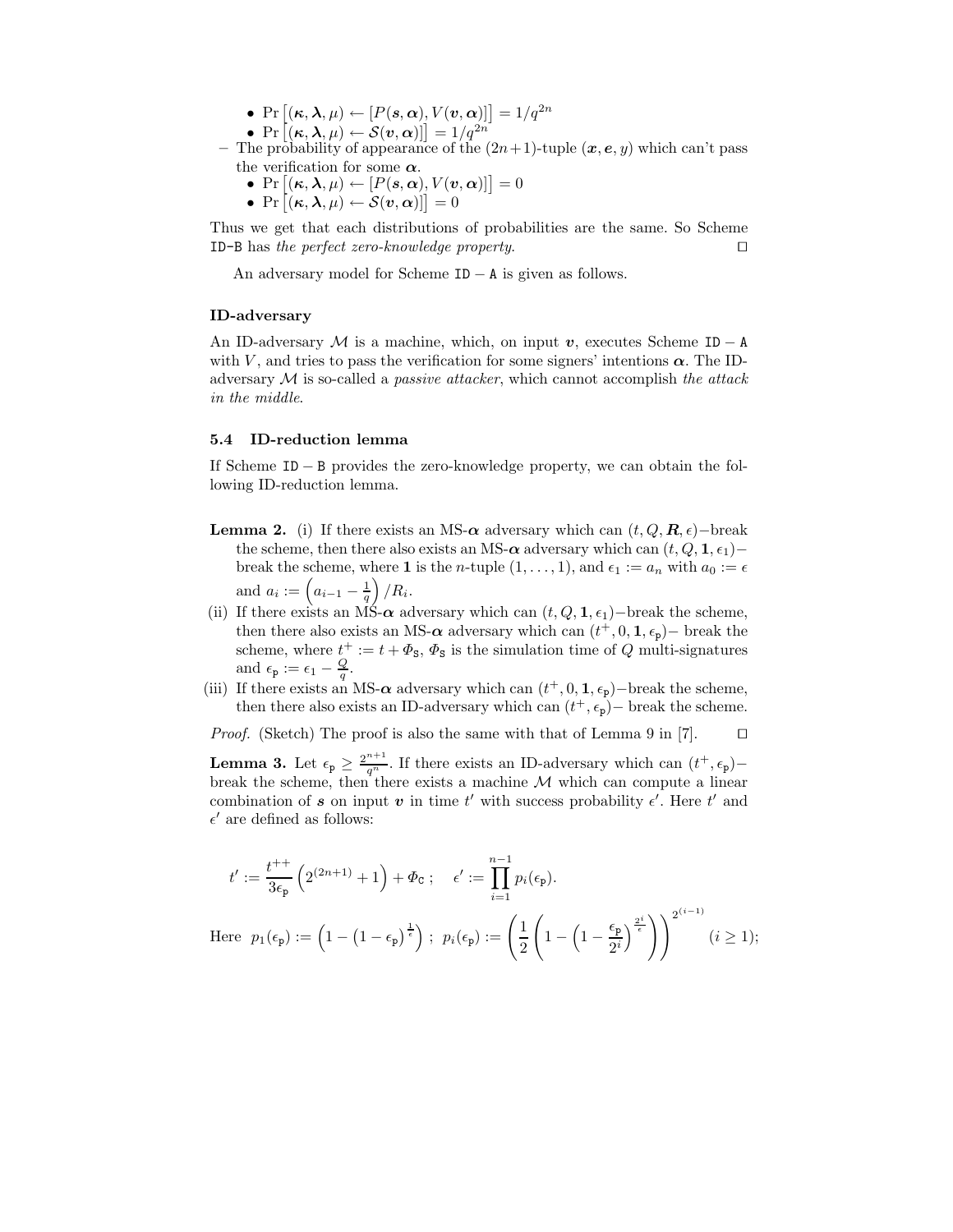where  $t^{++} := t^+ + \Phi_{\mathbf{V}}, \Phi_{\mathbf{V}}$  is the verification time of identification protocol,  $\Phi_{\mathbf{C}}$ <br>is the calculation time of  $\mathbf{\varepsilon}$  in the final stage of reduction is the calculation time of *s* in the final stage of reduction.

*Proof.* (Sketch) Also for Scheme ID-A, we can obtain the Heavy row lemma like [7]. Hence we can obtain  $2^n$  simultaneous equations with  $(2^n + n - 1)$  unknowns. Among those unknowns, the  $n$  ones the secret-keys, and the rest are  $r$  components. From these equations, we can get one linear combination on only *s*. The required time and the probability can be obtained as well as in [7].  $\Box$ 

By providing *n* linear combinations on  $s$ , we can find each  $s_i$ . Unfortunately, we cannot evaluate the probability that those equations are linear independent. In case  $n = 2$ , if the coefficients were uniform, then that probability would be at least  $1-\frac{2}{q}$ .

Next we show one more property for security of multi-signature schemes with signers' intentions.

**Lemma 4.** Suppose that the tuple  $(x, e, y)$  passes the verification for signers' intentions  $\alpha \in \mathcal{I}$ . Then the very tuple  $(x, e, y)$  is rejected for another signers' intentions  $\alpha'$  with overwhelming probability.

*Proof.* (Sketch) It comes from the following:

$$
\Pr\left[(x, e, y, \alpha) \leftarrow [P(s), V(v)] : \text{Ver}(v, x, e, y, \alpha') = 1 \middle| \text{Ver}(v, x, e, y, \alpha) = 1 \right] \le 1/q
$$

holds for  $\alpha, \alpha' \in \mathcal{I}$  with  $\alpha \neq \alpha'$ , where Ver is the verification equation.  $\square$ 

Combining Lemmas 2, 3 and 4, we can obtain the following theorem.

**Theorem 1.** Let  $\epsilon_p \geq \frac{2^{n+1}}{q^n}$ . If there is no machine which can, on input *v*, compute a linear combination on a in time *i'* with quesses probability of then the compute a linear combination on *s*, in time t' with success probability  $\epsilon'$ , then the<br>proposed multi-signature scheme with signers' intentions is  $(f \cap \mathbf{R} \epsilon)$  – secure proposed multi-signature scheme with signers' intentions is  $(t, Q, \mathbf{R}, \epsilon)$  – *secure*.

Suppose that t and t' are bounded by a polynomial on the security parameter  $|a|$ . Then  $\epsilon$  is non-negligible with respect to  $|a|$  if and only if so is  $\epsilon'$ . |q|. Then  $\epsilon$  is non-negligible with respect to |q| if and only if so is  $\epsilon'$ .

#### **6 Efficiency Consideration**

We evaluate the computational amount for verification in the proposed scheme on the basis of the required number of modular- $p$  multiplications, and also the total size of signatures. In evaluating the computational cost, more important is  $\#(\bigcup_i {\alpha_i})$ , which is the most variety of the intentions actually chosen by  $\mathcal{P}$ ,<br>rather than  $\# \mathcal{T}$  which is the number of the intentions provided for the message rather than  $\#\mathcal{I}$ , which is the number of the intentions provided for the message.

The required number of modular- $p$  multiplication is calculated by a simple binary method. For  $(g_1^{a_1} \cdot g_2^{a_2} \cdots g_n^{a_n})$  where  $(|a_1| = |a_2| = \cdots = |a_n| = |q|)$  and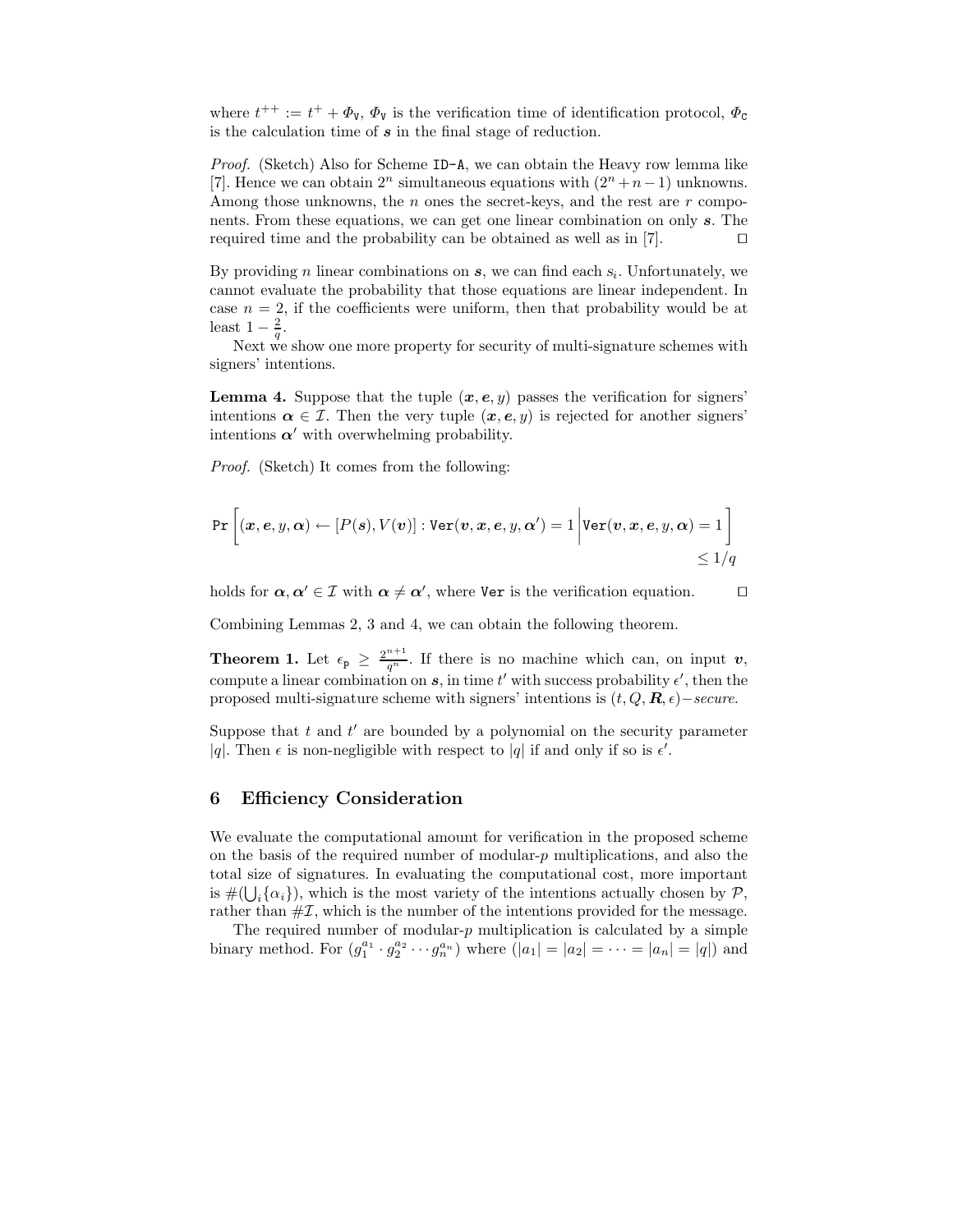$(|g_1| = |g_2| = \cdots = |g_n| = |p|)$ , the required number of modular-p multiplications is  $\left(\frac{n}{2}+1\right)|q|-1$ . In the computational amount for signing, there is no difference between the proposed scheme and the primitive method. It will not be discussed here. Table 1. summarizes the total size of signatures and the computational amount for verification in the primitive method and the proposed scheme.

**Table 1.** Comparison of schemes

|                 |                                                           | total size of signatures $\#$ of modular-p multiplications for verification                                    |  |
|-----------------|-----------------------------------------------------------|----------------------------------------------------------------------------------------------------------------|--|
|                 | Primitive method $n p  + \#(\bigcup_i {\{\alpha_i\}}) q $ | $\Big\{\, \frac{n+3\#\Big(\bigcup_i \{\alpha_i\}\Big)}{2}\, \Big\}\,  q -\#\big(\bigcup_i \{\alpha_i\}\big)+n$ |  |
| Proposed scheme | $n p + q $                                                | $\left(\frac{2n+3}{2}\right) q -1$                                                                             |  |

In the primitive method, the required number of modular- $p$  multiplications is related to  $\# (\bigcup_i {\{\alpha_i\}})$ . In other words, the primitive method loses its merit in<br>proportion to the increase of  $\# (1, 1, \alpha, 1)$  hecause  $\# (1, 1, \alpha, 1)$  multi-signatures proportion to the increase of  $\#(\bigcup_i {\{\alpha_i\}})$ , because  $\#(\bigcup_i {\{\alpha_i\}})$  multi-signatures<br>are verified in the primitive method. On the other hand, the proposed scheme is are verified in the primitive method. On the other hand, the proposed scheme is very unique. The proposed scheme has two properties simultaneously.

- **–** One is the property as a multi-signature scheme, which is suited to plural signers.
- **–** The other is the property, which is suited to plural signers' intentions.

Roughly speaking, the former property makes the gap of the required number of modular- $p$  multiplications between the single-signature scheme and the proposed (multi-signature) scheme. Second property, in the primitive method, the number of equations for verification (or the number of signatures) depends on the number of varieties of signers' intentions. Finally, in the proposed scheme, the number of equations for verification (or the number of signatures) do not depend on the number of signers or the number of varieties of signers' intentions.

## **7 Conclusion**

We have proposed an idea of signers' intentions for multi-signature scheme, and have given the multi-signature scheme with signers' intentions . Then, we have shown that the proposed scheme has a computational advantage for verification, compared to the primitive method. The proposed scheme is proved to be secure against adaptive chosen message insider adversaries, by reducing it to that of two kind of multi-round identification schemes. This approach is also applicable to various multi-signature schemes such as two-cycle multi-signature schemes.